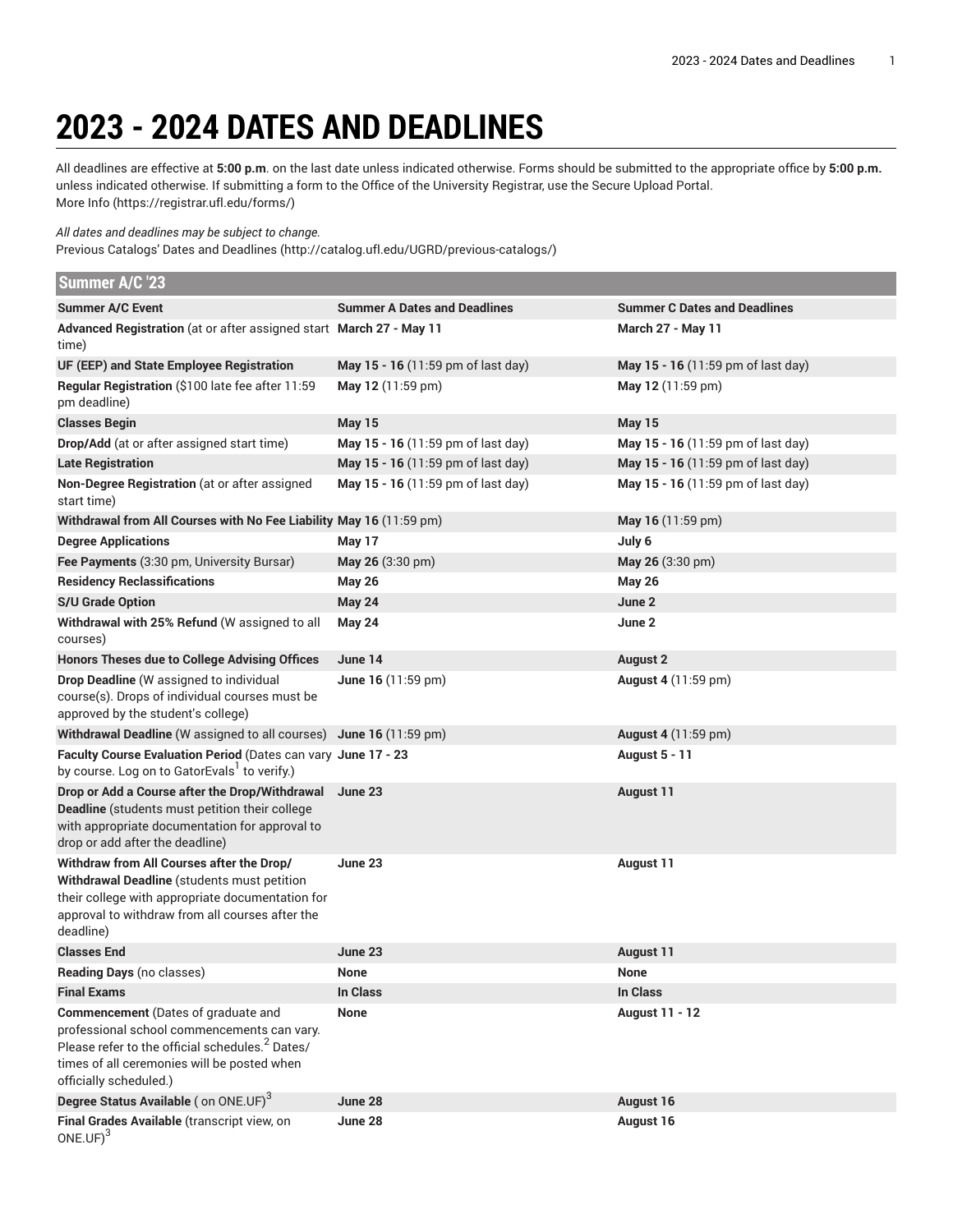| <b>Faculty Course Evaluations Available to</b><br>Instructors (on GatorEvals) <sup>1</sup>                                                                                                                                  | June 29              | <b>August 17</b>                               |
|-----------------------------------------------------------------------------------------------------------------------------------------------------------------------------------------------------------------------------|----------------------|------------------------------------------------|
| Holidays (no classes)                                                                                                                                                                                                       | May 29: Memorial Day | <b>May 29 Memorial Day</b>                     |
|                                                                                                                                                                                                                             |                      | June 26 - 30: Summer Break                     |
|                                                                                                                                                                                                                             |                      | July 4: Independence Day                       |
| Summer B '23                                                                                                                                                                                                                |                      |                                                |
| <b>Summer B Event</b>                                                                                                                                                                                                       |                      | <b>Dates and Deadlines</b>                     |
| Advance Registration (at or after assigned start time)                                                                                                                                                                      |                      | <b>March 27 - June 29</b>                      |
| UF (EEP) and State Employee Registration                                                                                                                                                                                    |                      | July 3, 5 (11:59 pm of last day)               |
| Regular Registration (\$100 late fee after 11:59 pm deadline)                                                                                                                                                               |                      | June 30 (11:59 pm)                             |
| <b>Classes Begin</b>                                                                                                                                                                                                        |                      | July 3                                         |
| Drop/Add (at or after assigned start time)                                                                                                                                                                                  |                      | July 3, 5 (11:59 pm of last day)               |
| <b>Late Registration</b>                                                                                                                                                                                                    |                      | July 3, 5 (11:59 pm of last day)               |
| Non-Degree Registration (at or after assigned start time)                                                                                                                                                                   |                      | July 3, 5 (11:59 pm of last day)               |
| Withdrawal from All Summer B Courses with No Fee Liability                                                                                                                                                                  |                      | <b>July 5</b> (11:59 pm)                       |
| <b>Degree Applications</b>                                                                                                                                                                                                  |                      | July 6                                         |
| <b>S/U Grade Option</b>                                                                                                                                                                                                     |                      | July 12                                        |
| Withdrawal with 25% Refund (W assigned to all Summer B courses)                                                                                                                                                             |                      | July 12                                        |
| Fee Payments (3:30 pm, University Bursar)                                                                                                                                                                                   |                      | July 14 (3:30 pm)                              |
| <b>Residency Reclassifications</b>                                                                                                                                                                                          |                      | July 14                                        |
| <b>Honors Theses due to College Advising Offices</b>                                                                                                                                                                        |                      | <b>August 2</b>                                |
| Drop Deadline (W assigned to individual course(s). Drops of individual                                                                                                                                                      |                      | <b>August 4 (11:59 pm)</b>                     |
| courses must be approved by the student's college)                                                                                                                                                                          |                      |                                                |
| Withdrawal Deadline (W assigned to all Summer B courses)                                                                                                                                                                    |                      | <b>August 4 (11:59 pm)</b>                     |
| Faculty Course Evaluation Period (Dates can vary by course. Log on to<br>GatorEvals <sup>1</sup> to verify.)                                                                                                                |                      | August 5-11                                    |
| Drop or Add a Course after the Drop/Withdrawal Deadline (Students must<br>petition their college with appropriate documentation for approval to drop<br>or add after the deadline)                                          |                      | <b>August 11</b>                               |
| Withdraw from All Summer B Courses after the Drop/Withdrawal<br><b>Deadline</b> (Students must petition their college with appropriate<br>documentation for approval to withdraw from all courses after the<br>deadline)    |                      | <b>August 11</b>                               |
| <b>Classes End</b>                                                                                                                                                                                                          |                      | <b>August 11</b>                               |
| Reading Days (no classes)                                                                                                                                                                                                   |                      | None                                           |
| <b>Final Exams</b>                                                                                                                                                                                                          |                      | In Class                                       |
| <b>Commencement</b> (Dates of graduate and professional school<br>commencements can vary. Please refer to the official schedules. <sup>2</sup> Dates/<br>times of all ceremonies will be posted when officially scheduled.) |                      | <b>August 11, 12</b>                           |
| Degree Status Available (on ONE.UF)                                                                                                                                                                                         |                      | August 16                                      |
| Final Grades Available (transcript view, ONE.UF)                                                                                                                                                                            |                      | August 16                                      |
| Faculty Course Evaluations Available to Instructors (on GatorEvals) <sup>1</sup>                                                                                                                                            |                      | <b>August 17</b>                               |
| Holidays (no classes)                                                                                                                                                                                                       |                      | July 4: Independence Day                       |
| <b>Fall '23</b>                                                                                                                                                                                                             |                      |                                                |
| Event                                                                                                                                                                                                                       |                      | <b>Dates and Deadlines</b>                     |
| Advance Registration (at or after assigned start time)                                                                                                                                                                      |                      | March 27 - August 21                           |
| UF (EEP) and State Employee Registration                                                                                                                                                                                    |                      | August 23 - 25, 28 - 29 (11:59 pm of last day) |
| Regular Registration (\$100 late fee after 11:59 pm deadline)                                                                                                                                                               |                      | August 22 (11:59 pm)                           |
| <b>Classes Begin</b>                                                                                                                                                                                                        |                      | <b>August 23</b>                               |
| Drop/Add (at or after assigned start time)                                                                                                                                                                                  |                      | August 23 - 25, 28 - 29 (11:59 pm of last day) |
| <b>Late Registration</b>                                                                                                                                                                                                    |                      | August 23 - 25, 28 - 29 (11:59 pm of last day) |
| Non-Degree Registration (at or after assigned start time)                                                                                                                                                                   |                      | August 25, 28 - 29 (11:59 pm of last day)      |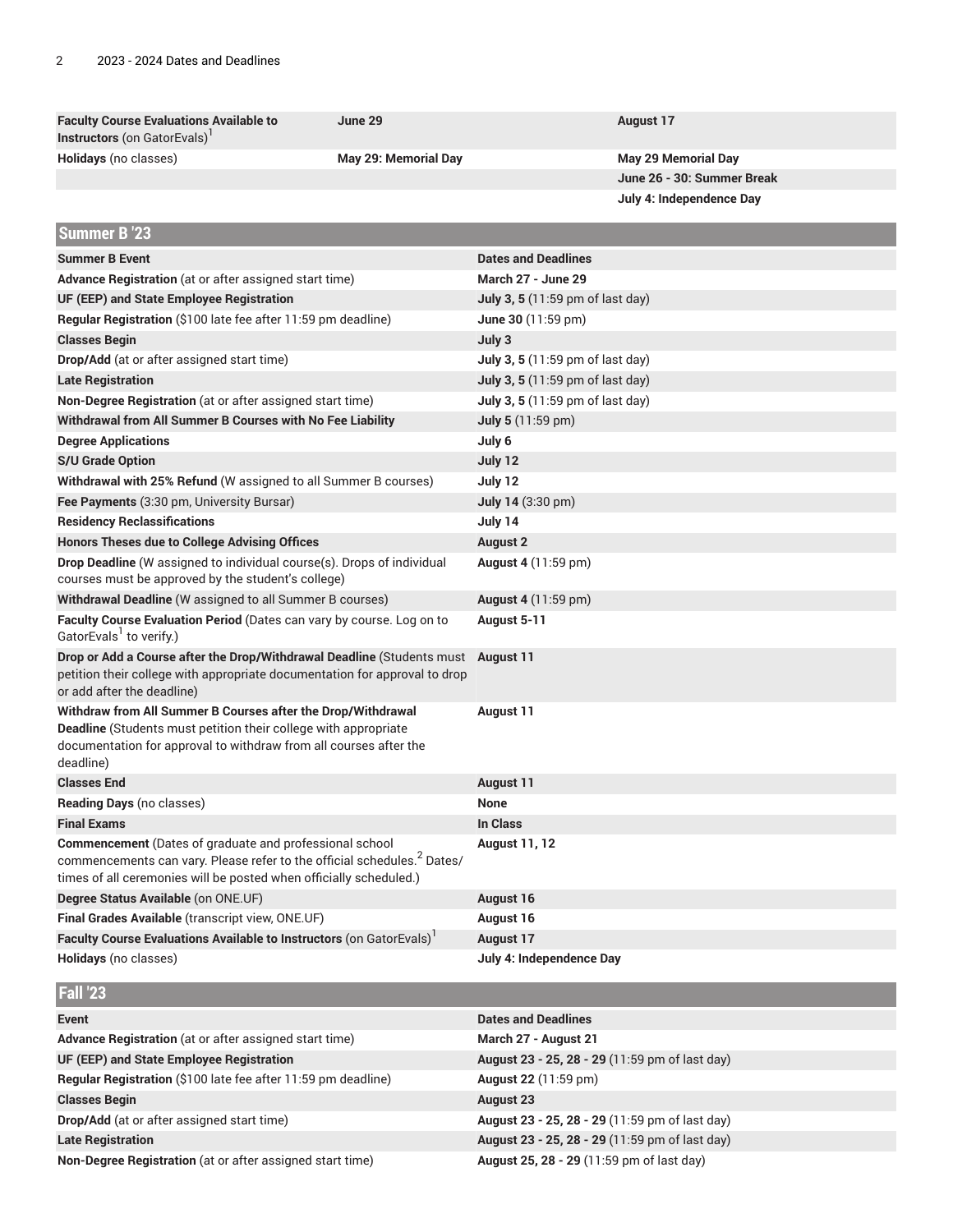| Withdrawal from All Fall Courses with No Fee Liability                                                                                                                                                                      | August 29 (11:59 pm)                                                   |
|-----------------------------------------------------------------------------------------------------------------------------------------------------------------------------------------------------------------------------|------------------------------------------------------------------------|
| Fee Payments (3:30 pm, University Bursar)                                                                                                                                                                                   | September 1 (3:30 pm)                                                  |
| <b>Residency Reclassifications</b>                                                                                                                                                                                          | September 1                                                            |
| <b>S/U Grade Option</b>                                                                                                                                                                                                     | September 8                                                            |
| <b>Degree Applications</b>                                                                                                                                                                                                  | September 15                                                           |
| Withdrawal with 25% Refund (W assigned to all Fall courses)                                                                                                                                                                 | September 15                                                           |
| Drop Deadline (W assigned to individual course(s). Drops of individual<br>courses must be approved by the student's college.)                                                                                               | November 20 (11:59 pm)                                                 |
| Withdrawal Deadline (W assigned to all Fall courses)                                                                                                                                                                        | November 20 (11:59 pm)                                                 |
| Faculty Course Evaluation Period Opens (Dates can vary by course. Log on November 21<br>to GatorEvals <sup>1</sup> to verify.)                                                                                              |                                                                        |
| Drop or Add a Course after the Drop/Withdrawal Deadline (students must<br>petition their college with appropriate documentation for approval to drop<br>or add after the deadline.)                                         | December 6                                                             |
| Withdraw from All Fall Courses after the Drop/Withdrawal<br>Deadline (students must petition their college with appropriate<br>documentation for approval to withdraw from all courses after the<br>deadline)               | December 6                                                             |
| <b>Classes End</b>                                                                                                                                                                                                          | December 6                                                             |
| <b>Honors Theses due to College Advising Offices</b>                                                                                                                                                                        | December 6                                                             |
| Reading Days (no classes)                                                                                                                                                                                                   | December 7 - 8                                                         |
| Faculty Course Evaluation Period Closes (Dates can vary by course. Log<br>on to GatorEvals <sup>1</sup> to verify.)                                                                                                         | December 8                                                             |
| <b>Final Exams</b>                                                                                                                                                                                                          | December 9 - 15                                                        |
| <b>Commencement</b> (Dates of graduate and professional school<br>commencements can vary. Please refer to the official schedules. <sup>2</sup> Dates/<br>times of all ceremonies will be posted when officially scheduled.) | December 15 - 16                                                       |
| Degree Status Available (on ONE.UF) <sup>3</sup>                                                                                                                                                                            | December 20                                                            |
| Final Grades Available (transcript view, on ONE.UF) <sup>3</sup>                                                                                                                                                            | December 20                                                            |
| Faculty Course Evaluations Available to Instructors (on GatorEvals)                                                                                                                                                         | December 21                                                            |
| Holidays (no classes)                                                                                                                                                                                                       | September 4: Labor Day                                                 |
|                                                                                                                                                                                                                             | <b>TBA: Homecoming</b>                                                 |
|                                                                                                                                                                                                                             | November 10: Veterans Day Observed<br><b>November 11: Veterans Day</b> |
|                                                                                                                                                                                                                             | November 22 - 25: Thanksgiving break                                   |
| <b>Spring '24</b>                                                                                                                                                                                                           |                                                                        |
| <b>Event</b>                                                                                                                                                                                                                | <b>Dates and Deadlines</b>                                             |
| Advance Registration (at or after assigned start time)                                                                                                                                                                      | October 23 - January 4                                                 |
| UF (EEP) and State Employee Registration                                                                                                                                                                                    | January 8 - 12 (11:59 pm of last day)                                  |
| Regular Registration (\$100 late fee after 11:59 pm deadline)                                                                                                                                                               | January 5 (11:59 pm)                                                   |
| <b>Classes Begin</b>                                                                                                                                                                                                        | January 8                                                              |
| Drop/Add (at or after assigned start time)                                                                                                                                                                                  | January 8 - 12 (11:59 pm of last day)                                  |
| <b>Late Registration</b>                                                                                                                                                                                                    | January 8 - 12 (11:59 pm of last day)                                  |
| Non-Degree Registration (at or after assigned start time)                                                                                                                                                                   | January 10 - 12 (11:59 pm of last day)                                 |
| Withdrawal from All Spring Courses with No Fee Liability                                                                                                                                                                    | <b>January 12</b> (11:59 pm)                                           |
| Fee Payments (3:30 pm, University Bursar)                                                                                                                                                                                   | January 19 (3:30 pm)                                                   |
| <b>Residency Reclassifications</b>                                                                                                                                                                                          | January 19                                                             |
| <b>S/U Grade Option</b>                                                                                                                                                                                                     | January 26                                                             |
| <b>Degree Applications</b>                                                                                                                                                                                                  | <b>February 2</b>                                                      |
| Withdrawal with 25% Refund (W assigned to all Spring courses)                                                                                                                                                               | February 2                                                             |
| Drop Deadline (W assigned to individual course(s). Drops of individual                                                                                                                                                      | April 12 (11:59 pm)                                                    |

**Drop Deadline** (W assigned to individual course(s). Drops of individual courses must be approved by the student's college)

**Withdrawal Deadline** (W assigned to all Spring courses) **April 12** (11:59 pm)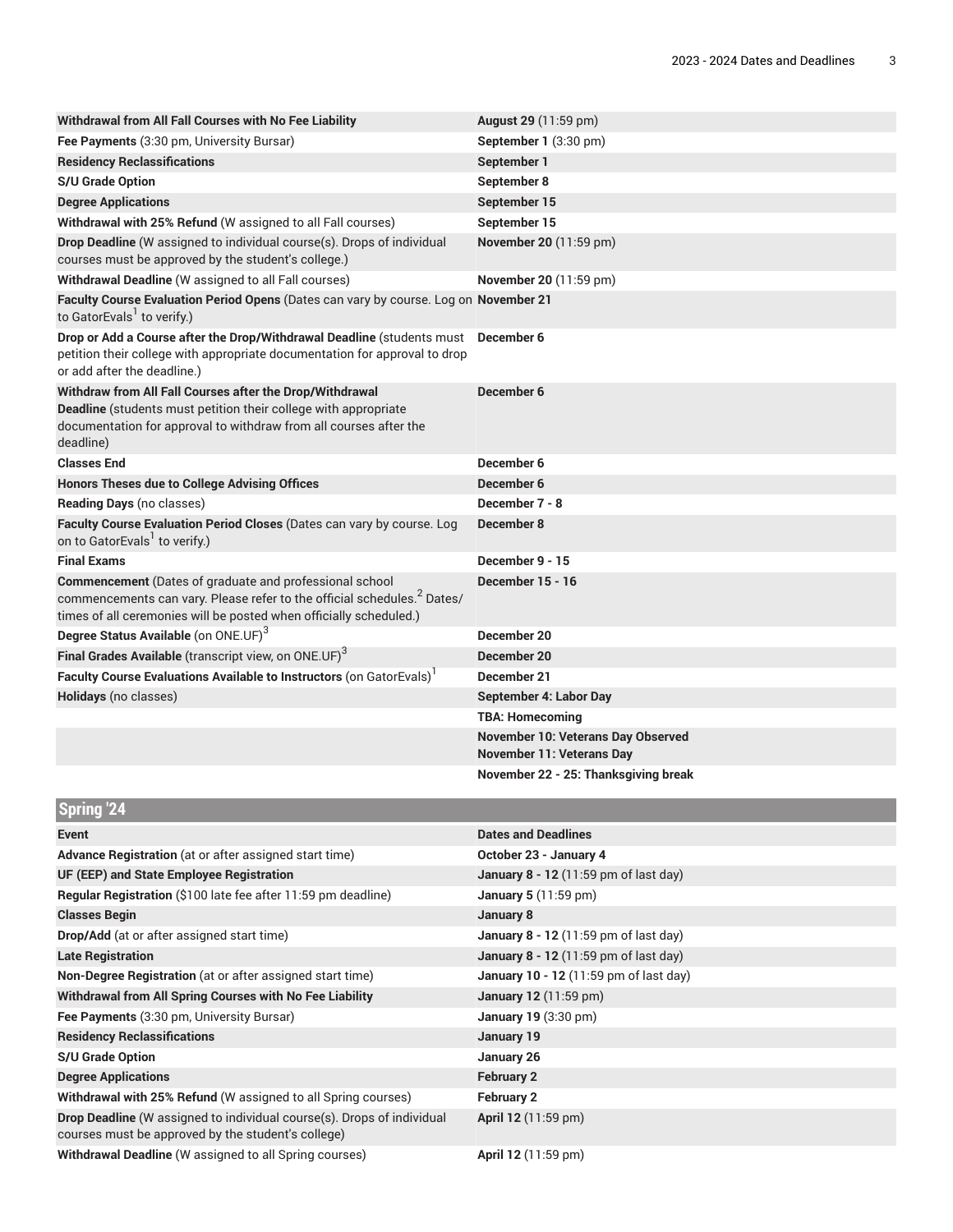| Faculty Course Evaluation Period Opens (Dates can vary by course. Log on April 13<br>to GatorEvals <sup>1</sup> to verify.)                                                                                                 |                                     |                                         |                                     |
|-----------------------------------------------------------------------------------------------------------------------------------------------------------------------------------------------------------------------------|-------------------------------------|-----------------------------------------|-------------------------------------|
| Drop or Add a Course after the Drop/Withdrawal Deadline (students must April 24<br>petition their college with appropriate documentation for approval to drop<br>or add after the deadline)                                 |                                     |                                         |                                     |
| Withdraw from All Spring Courses after the Drop/Withdrawal<br>Deadline (students must petition their college with appropriate<br>documentation for approval to withdraw from all courses after the<br>deadline)             |                                     | April 24                                |                                     |
| <b>Classes End</b>                                                                                                                                                                                                          |                                     | April 24                                |                                     |
| <b>Honors Theses due to College Advising Offices</b>                                                                                                                                                                        |                                     | April 24                                |                                     |
| Reading Days (no classes)                                                                                                                                                                                                   |                                     | April 25 - 26                           |                                     |
| Faculty Course Evaluation Period Closes (Dates can vary by course. Log<br>on to GatorEvals1] to verify.)                                                                                                                    |                                     | April 26                                |                                     |
| <b>Final Exams</b>                                                                                                                                                                                                          |                                     | April 27 - May 3                        |                                     |
| <b>Commencement</b> (Dates of graduate and professional school<br>commencements can vary. Please refer to the official schedules. <sup>2</sup> Dates/<br>times of all ceremonies will be posted when officially scheduled.) |                                     | May 3 - 5                               |                                     |
| Degree Status Available (on ONE.UF) <sup>3</sup>                                                                                                                                                                            |                                     | May 8                                   |                                     |
| Final Grades Available (transcript view, on ONE.UF) <sup>3</sup>                                                                                                                                                            |                                     | May 8                                   |                                     |
| Faculty Course Evaluations Available to Instructors (on GatorEvals)                                                                                                                                                         |                                     | May 9                                   |                                     |
| Holidays (no classes)                                                                                                                                                                                                       |                                     | January 15: Martin Luther King, Jr. Day |                                     |
|                                                                                                                                                                                                                             |                                     | March 2 - 9: Spring Break               |                                     |
| Summer A/C '24                                                                                                                                                                                                              |                                     |                                         |                                     |
| <b>Summer A/C Event</b>                                                                                                                                                                                                     | <b>Summer A Dates and Deadlines</b> |                                         | <b>Summer C Dates and Deadlines</b> |
| Advanced Registration (at or after assigned start March 18 - May 9<br>time)                                                                                                                                                 |                                     |                                         | March 18 - May 9                    |
| UF (EEP) and State Employee Registration                                                                                                                                                                                    | May 13 - 14 (11:59 pm of last day)  |                                         | May 13 - 14 (11:59 pm of last day)  |
| Regular Registration (\$100 late fee after 11:59<br>pm deadline)                                                                                                                                                            | May 10 (11:59 pm)                   |                                         | May 10 (11:59 pm)                   |
| <b>Classes Begin</b>                                                                                                                                                                                                        | May 13                              |                                         | <b>May 13</b>                       |
| Drop/Add (at or after assigned start time)                                                                                                                                                                                  | May 13 - 14 (11:59 pm of last day)  |                                         | May 13 - 14 (11:59 pm of last day)  |
| <b>Late Registration</b>                                                                                                                                                                                                    | May 13 - 14 (11:59 pm of last day)  |                                         | May 13 - 14 (11:59 pm of last day)  |
| Non-Degree Registration (at or after assigned                                                                                                                                                                               | May 13 - 14 (11:59 nm of last day)  |                                         | May 13 - 14 (11:59 nm of last day)  |

| OF (LLF) and State Linployee Registration                                                                                                                                                    | <b>IVIAY</b> 19 - 14 (11.95 pm of last day) | <b>IVIAY</b> 19 - 14 (11.95 pm of last day) |
|----------------------------------------------------------------------------------------------------------------------------------------------------------------------------------------------|---------------------------------------------|---------------------------------------------|
| Regular Registration (\$100 late fee after 11:59<br>pm deadline)                                                                                                                             | May 10 (11:59 pm)                           | May 10 (11:59 pm)                           |
| <b>Classes Begin</b>                                                                                                                                                                         | <b>May 13</b>                               | <b>May 13</b>                               |
| Drop/Add (at or after assigned start time)                                                                                                                                                   | May 13 - 14 (11:59 pm of last day)          | May 13 - 14 (11:59 pm of last day)          |
| <b>Late Registration</b>                                                                                                                                                                     | May 13 - 14 (11:59 pm of last day)          | May 13 - 14 (11:59 pm of last day)          |
| Non-Degree Registration (at or after assigned<br>start time)                                                                                                                                 | May 13 - 14 (11:59 pm of last day)          | May 13 - 14 (11:59 pm of last day)          |
| Withdrawal from All Courses with No Fee Liability May 14 (11:59 pm)                                                                                                                          |                                             | May 14 (11:59 pm)                           |
| <b>Degree Applications</b>                                                                                                                                                                   | <b>May 15</b>                               | July 3                                      |
| Fee Payments (3:30 pm, University Bursar)                                                                                                                                                    | May 24 (3:30 pm)                            | May 24 (3:30 pm)                            |
| <b>Residency Reclassifications</b>                                                                                                                                                           | <b>May 24</b>                               | <b>May 24</b>                               |
| <b>S/U Grade Option</b>                                                                                                                                                                      | <b>May 22</b>                               | <b>May 31</b>                               |
| Withdrawal with 25% Refund (W assigned to all<br>courses)                                                                                                                                    | <b>May 22</b>                               | <b>May 31</b>                               |
| <b>Honors Theses due to College Advising Offices</b>                                                                                                                                         | June 12                                     | July 31                                     |
| <b>Drop Deadline</b> (W assigned to individual<br>course(s). Drops of individual courses must be<br>approved by the student's college)                                                       | June 14 (11:59 pm)                          | <b>August 2</b> (11:59 pm)                  |
| Withdrawal Deadline (W assigned to all courses) June 14 (11:59 pm)                                                                                                                           |                                             | <b>August 2</b> (11:59 pm)                  |
| Faculty Course Evaluation Period (Dates can vary June 15 - 21<br>by course. Log on to GatorEvals <sup>1</sup> to verify.)                                                                    |                                             | August 3 - 9                                |
| Drop or Add a Course after the Drop/Withdrawal<br><b>Deadline</b> (students must petition their college<br>with appropriate documentation for approval to<br>drop or add after the deadline) | June 21                                     | <b>August 9</b>                             |
|                                                                                                                                                                                              |                                             |                                             |